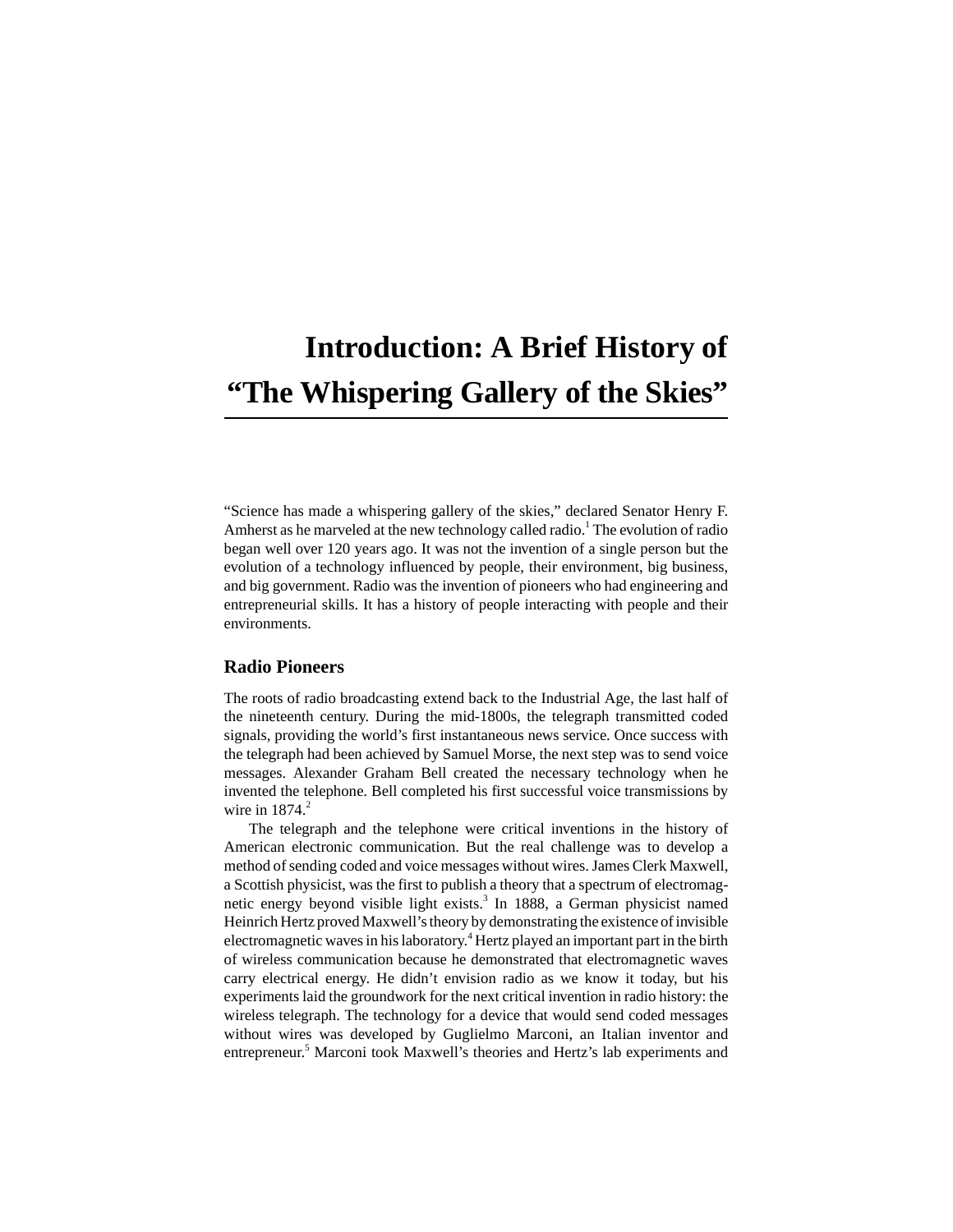#### x Introduction

put them into practice. He created the first radio transmitter and receiver—devices that used the electromagnetic spectrum to send bursts of radio energy. In 1901, he succeeded in sending a wireless telegraph signal across the Atlantic Ocean.<sup>6</sup>

Marconi realized the commercial value of his inventions and established corporations to market them, first in Great Britain, then in the United States, Canada, and Italy. Shortly after his transatlantic transmissions, he began to build radiotelegraphy stations along the Atlantic coast of the United States with a primary purpose of ship-to-shore communication. The Marconi Companies developed quickly into a dominant force in maritime communication, a force that lasted until after World War I.

While Marconi was building his radiotelegraph empire, a Canadian scientist named Reginald Fessenden was experimenting with wireless voice transmission.<sup>7</sup> Sending voice signals on the radio spectrum was a more complicated process than that of coded transmission. Fessenden had to develop a device that would generate a continuous radio wave. He also had to develop a method of modulating the human voice onto the radio wave so that it would carry the message to a receiver. Using a telephone microphone to modulate a continuous radio wave, Fessenden broadcast the first wireless voice transmission on Christmas Eve in  $1906$ .<sup>8</sup> His audience consisted primarily of radiotelegraph operators aboard ships off the Atlantic coast that evening. They were amazed to hear a human voice and even music in their headphones for the first time!

Two years after Fessenden made the first voice broadcast, another radio pioneer broadcast voice and music on radio waves. Lee de Forest's radio broadcasts came a bit later in history, but he utilized a revolutionary device called the audion.<sup>9</sup> It was essentially a vacuum tube that used three electrodes to amplify electrical signals passing through it. This was a critical invention for broadcasting because earlier voice transmissions were quite weak and could only be heard faintly on headphones. De Forest's audion allowed signals to be amplified many times to a level that could be heard on a loudspeaker, a basic component of radio receivers designed for home listening. $10$ 

# **Radio Corporations**

Radio in the first decade of the twentieth century was primarily used for point-topoint communication, as were the telegraph and telephone. It was a maritime ship-to-shore and ship-to-ship communications tool. The concept of broadcasting, using radio to communicate with the general public, had not yet emerged.

The significance of the radiotelegraph in ship-to-shore communication was dramatically demonstrated in 1912 when the *Titanic* struck an iceberg in the north Atlantic. Even though there was another ship near the *Titanic* that night, its wireless operator was not on duty to receive a distress call. By the time the call was received by other ships, it was too late. Nearly 1,500 people were drowned, and reports of the disaster focused the nation's attention on the potential power of radio. The *Titanic* disaster demonstrated the need for regulation of the radio spectrum. The *Radio Act of 1912* was the U.S. government's response to the disaster. Two years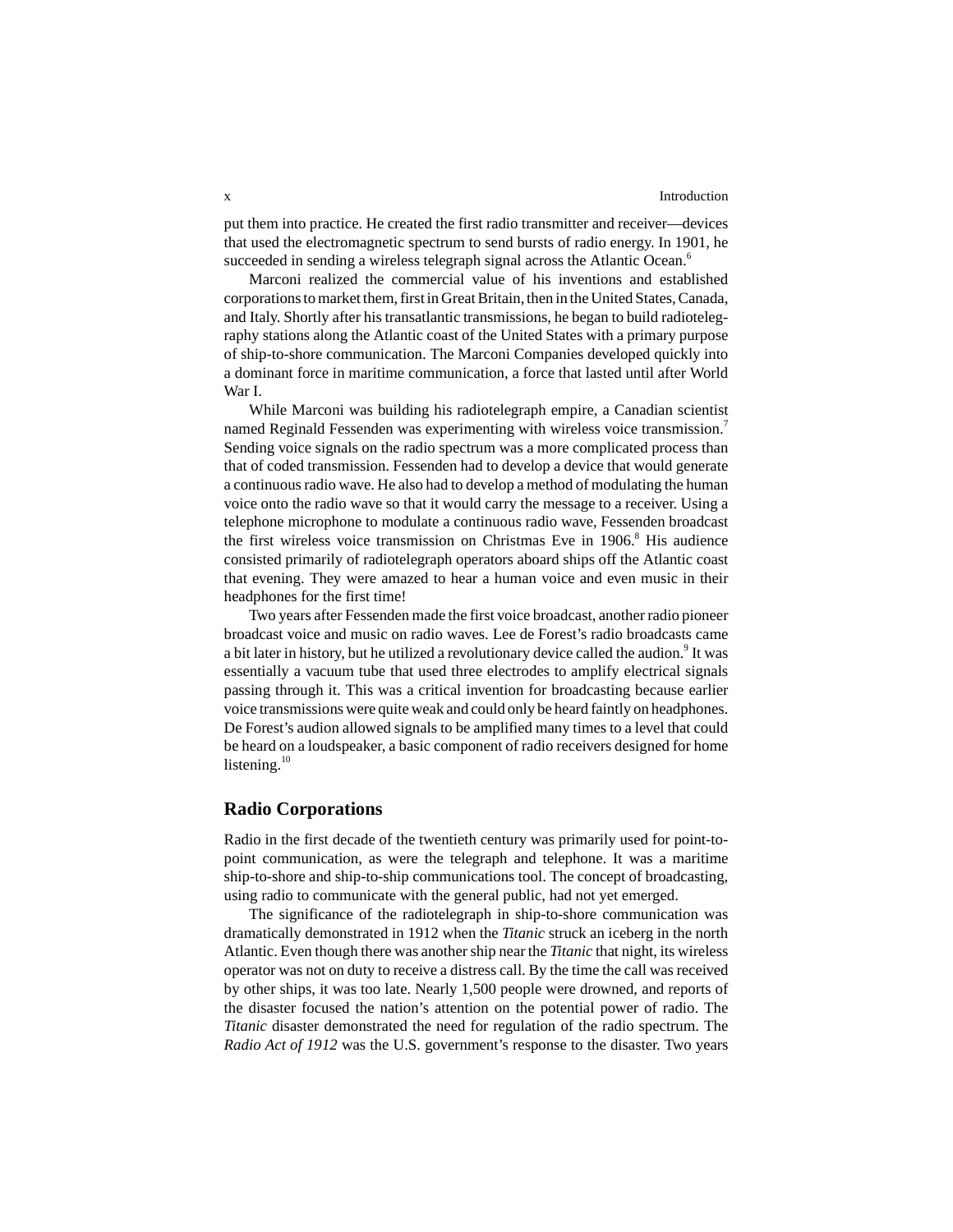#### Introduction  $x_i$

earlier, the *Wireless Ship Act* had been passed, but it simply required large passenger ships to have radio equipment aboard. The new law also was designed for ship-toshore wireless but required licensing of transmitters through the secretary of commerce. It also specified radio frequencies to be used, assigned call letters, and prioritized the transmission of distress signals. The *Radio Act of 1912* was the first comprehensive piece of legislation dealing with radio, but it would later prove to be inadequate as broadcasting emerged in the 1920s.<sup>11</sup>

The corporations that would play major roles in developing broadcasting were in place at the turn of the century. These included General Electric (GE), AT&T, Westinghouse, $12$  and the Marconi Companies. $13$  Each of their companies held specific patents on radio components and had the financial resources necessary to make broadcasting a commercially viable medium.

As World War I approached, business and industry were nationalized and focused on war production. These changes affected radio as a business, and when the United States entered the war in 1917, all wireless stations were shut down. When they were signed on again, they were under the control of the navy. One of the most important results of the navy's controlling radio was the consolidation of patents. The corporations involved in producing radio parts held a variety of patents independent of one another. Marconi had attempted to build a global monopoly on radio by acquiring patents from competitors and holding strict control of his own. But the war effort forced manufacturers to pool their patents, allowing significant technological advances to be made during this time.

After the war, the navy, which was nervous about the control of radio by a foreign entity, namely, the Marconi Companies, proposed that radio communication remain under government control.<sup>14</sup> But significant corporate pressure on the government resulted in wireless stations being returned to private ownership. The patent pool was released to the control of a new company: the Radio Corporation of America (RCA).<sup>15</sup> Established in 1919, RCA was created to take over the holdings of the American Marconi Company. A young Marconi Company radiotelegraph operator named David Sarnoff would rise to the presidency of the new company.16

Under the new corporate agreement, GE would manufacture radio receivers and RCA would market them. AT&T would manufacture radio transmitters for use in the radiotelephone business. The remaining radio corporate player, Westinghouse, joined RCA along with its patents in 1921 in exchange for RCA stock. This ended the patent rivalries and established the corporate base for the emergence of a new radio industry: broadcasting.

As radio entered the 1920s, it was still primarily a wireless telegraph industry. However, the corporate partners of RCA were experimenting with radio stations that were designed to broadcast to the general public. Fessenden and de Forest made radio broadcasts to anyone who might have been listening but never established radio stations with regular program schedules. The stations generally cited as the first broadcasting stations were Westinghouse's KDKA, Pittsburgh, and CFCF, Montreal.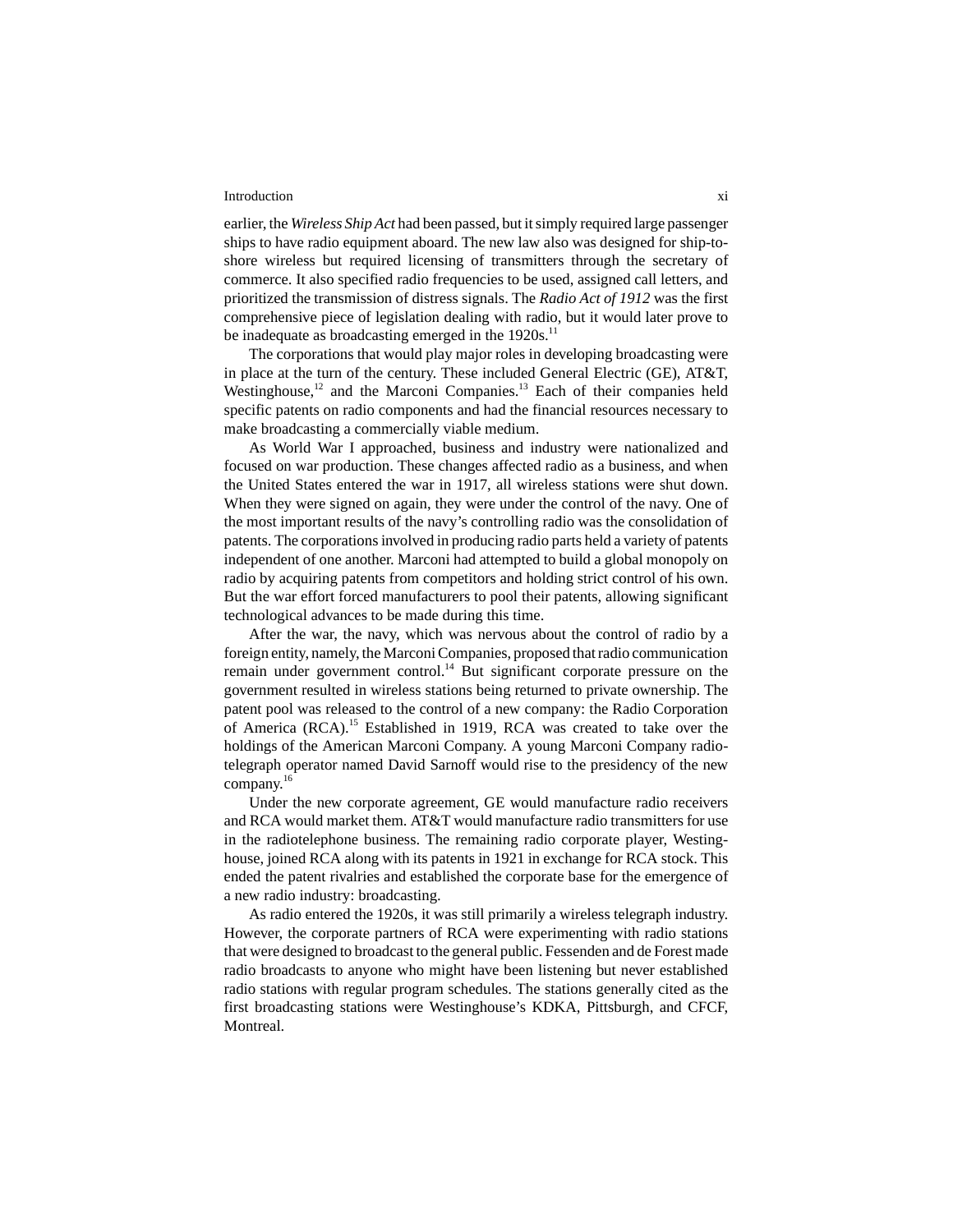#### xii Introduction

KDKA grew from the experiments of a Westinghouse engineer named Frank Conrad.<sup>17</sup> In 1920, he began evening broadcasts from his garage. Rather than just talking, Conrad played phonograph records and was surprised to get music requests by letter from regular listeners. Conrad's broadcasts began to affect record sales and drew the attention of a local department store. The store began to market radio receivers to people who were interested in listening to Conrad's station and were happy to furnish more records for the programming. Soon, executives at Westinghouse saw the opportunity to sell receivers as well and licensed KDKA. The station's first official broadcast was coverage of the 1920 elections. Other pioneering stations have claimed to have been first, but according to Baudino and Kittross, KDKA is the oldest of the four claimants in the United States.<sup>18</sup> Westinghouse and KDKA were the first to move decisively into commercial broadcasting, and KDKA was the first commercially licensed station in the United States.<sup>19</sup>

CFCF radio grew from experiments conducted by the Canadian Marconi Company. On May 20, 1920, before anything comparable had been heard in the United States, members of the Royal Society of Canada assembled to observe Canada's first wireless operation. It was the first public demonstration of commercial radio in Canada, marking CFCF's claim to the title "North America's oldest broadcasting station."20 The results from this broadcast were immediate, as "people were lining up at the counters of electrical shops to buy home receivers." In the movie theaters where receiving equipment was on display, "these events drew larger billings than the motion picture."<sup>21</sup>

Many other radio stations followed KDKA's and CFCF's precedents, the most prominent being those established by the major companies: AT&T, RCA, and GE. These corporations each established key stations and were to play major roles in developing radio networks in the 1920s. The AT&T station, WEAF, was different from the others in its mission: It was operated as a "radio telephone booth" that could be used to send messages to the public for a toll.<sup>22</sup> In this manner, WEAF sold the first radio advertising and aired the first radio commercials. AT&T considered the sale of radio time for "tolls" to be its exclusive right, and as a result, other radio stations did not sell airtime. AT&T also reserved the right to interconnect stations, so it is credited with another first in radio history: network broadcasting.

# **Network Broadcasting**

AT&T's practice of selling airtime was widely criticized as too commercial for a public medium like radio. One of the critics was David Sarnoff, who proposed that radio should be supported by philanthropy like libraries and museums. Even some members of Congress were threatening legislation that would ban advertising on radio.<sup>23</sup> WEAF continued the practice, and by the end of the decade, selling radio advertising was accepted as the principal means of financing the industry.

At the same time, a corporate battle for control of the new radio broadcasting industry was growing. Within the structure of RCA, there were basically two groups: the Radio Group and the Telephone Group. The Radio Group, led by David Sarnoff, envisioned the radio medium as a source of information and entertainment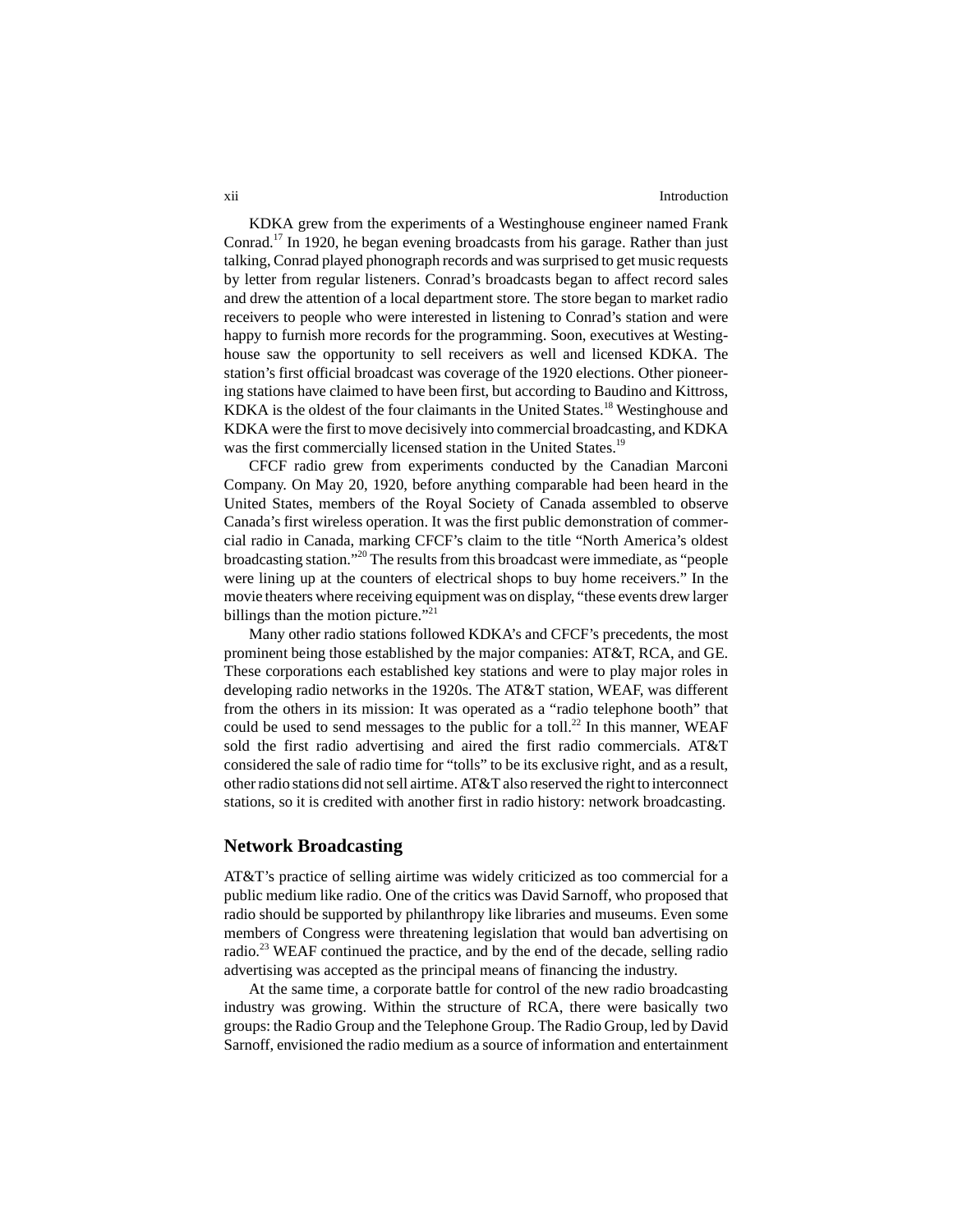#### Introduction xiii

for the general public.<sup>24</sup> The Telephone Group, led by AT&T, considered broadcasting to be a "common carrier," like the telephone. It was simply providing a medium for public use without providing programming. It soon became obvious, however, that if radio stations were going to attract listeners, entertaining programs would have to be offered.

The first weekly advertiser on WEAF was Browning King, a clothing manufacturer that sponsored a regular program of music featuring the "Browning King Orchestra." The concept allowed advertisers to attach their company name to programs but did not include commercials promoting products. The radio commercials, as we know them today, would emerge later, but stations in the 1920s adopted AT&T's sponsorship concept.

Now, AT&T, a government-regulated monopoly, found itself in the awkward position of programming a radio station and selling airtime. This position, seen by critics as a conflict of interest, would eventually lead to the withdrawal of AT&T from the broadcasting business. But not before AT&T established the first radio network. The company already had telephone lines across the country, so the interconnection of radio stations seemed a logical step. AT&T set up the first experimental connection between New York and Boston in 1923. By the next year, it had a regular network or "chain" of six stations established.

The Radio Group of RCA also wanted to establish its own network of stations. However, AT&T would not lease telephone lines to other networks; instead, David Sarnoff had to use Western Union telegraph lines to connect stations to his flagship station WJZ. The quality of the telegraph lines was not as good as the telephone lines, so Sarnoff's network was at a disadvantage. This generated more criticism of AT&T, and by 1926, it gave in to pressure to get out of the broadcasting business. AT&T sold its flagship station, WEAF, and its network to David Sarnoff at RCA, but AT&T retained the rights to lease telephone lines for station and network interconnection, a practice that it continued for many years.

With the acquisition of the AT&T station and access to interconnection, David Sarnoff established a new network under the RCA umbrella: the National Broadcasting Company (NBC). The inaugural NBC broadcast aired across the country on November 15, 1926.<sup>25</sup> The next year, RCA divided NBC into two networks: NBC Red, the WEAF-based network purchased from AT&T, and NBC Blue, the original RCA network with WJZ as its flagship station. Although the two networks would become similar in size during the mid-1930s, NBC Red was the dominant network with the programming and advertising revenue developed by  $AT&T.^{26}$ 

Competition for NBC was not long in coming. The United Independent Broadcasters (UIB) network debuted in 1927, the creation of a talent promoter and a music business manager. The network was intended to provide an alternative to NBC for music performers. After a major investment from the Columbia Phonograph Company, that company's name was attached to the network's name.<sup>27</sup> The phonograph company soon changed its mind about network ownership and sold its interest to one of the network's major advertisers, William Paley. Paley, vice president of his father's cigar company, negotiated for the right to retain the network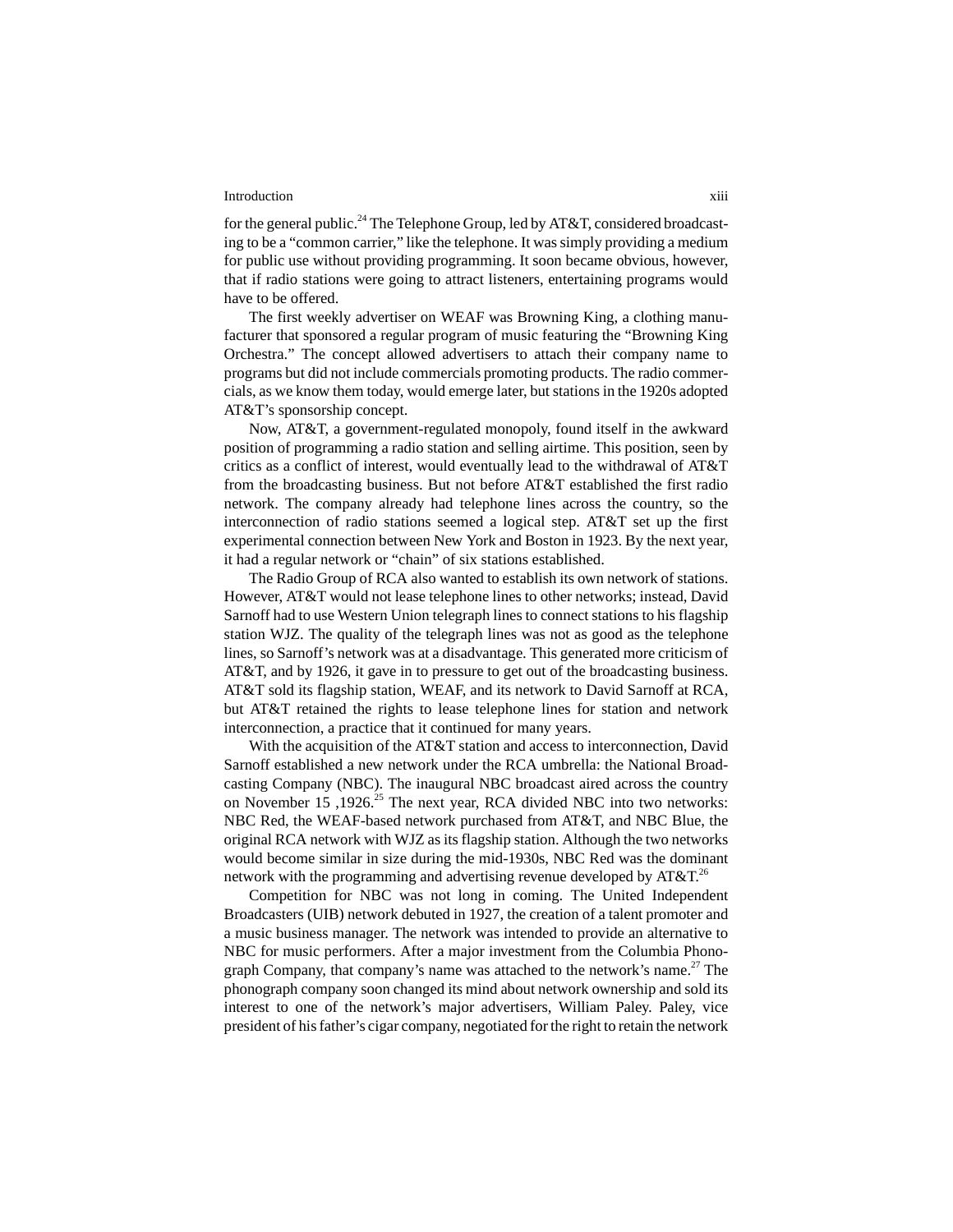name, Columbia. He dropped the phonograph part, and it became the Columbia Broadcasting System (CBS) in 1928.<sup>28</sup>

William Paley, an experienced businessman, started a campaign to build CBS affiliates to compete with NBC. Perhaps the most significant contribution Paley made to network broadcasting was the foundation of modern affiliate contracts. He offered affiliates a certain number of network program hours each week. These "sustaining" programs were offered free of charge to affiliates that he paid to broadcast "sponsored" programs. In exchange, the affiliates gave the network commercial time for network advertisers and an exclusive outlet for network programs. This affiliate contract was later adopted by NBC and remains the basis for network contracts today.

Other radio networks followed NBC and CBS. Some failed, but others were able to compete with the big two during the 1930s. The most significant of these was the Mutual Broadcasting System (MBS).<sup>29</sup> In contrast to NBC and CBS, Mutual was not developed from a flagship station and had no studios. It was a cooperative venture built around program sharing by a series of independent radio stations. The new network's most famous program, *The Lone Ranger,* was introduced in 1933 on WXYZ, Detroit. MBS has survived to this day as a radio network, but never made the transition to television as did NBC, CBS, and the American Broadcasting Company (ABC).

ABC emerged in the 1940s after NBC was forced by a Federal Communications Commission (FCC) ruling to sell off one of its two networks.<sup>30</sup> After a court battle against the FCC rule prohibiting the operation of two or more simultaneous radio networks, NBC sold its weaker Blue Network in 1943. The new owner was Edward Noble, the Life Savers candy mogul, who changed the network name to ABC.

### **Radio Broadcasting Legislation**

As more stations signed on the air during the 1920s, frequency interference became a major problem. The assignment of broadcast station frequency was still being made by the secretary of commerce under the *Radio Act of 1912.* As noted earlier, this radio act was designated for radiotelegraphy, point-to-point wireless communication. It was inadequate for the expanded frequency demands of commercial radio broadcasting.

By 1923, there were more than 500 radio stations licensed for broadcasting.<sup>31</sup> The secretary of commerce was required to license radio stations under the act, but the legislation gave him little power to regulate frequency assignments. As a result, radio stations were interfering with each other, using the same frequency, changing frequencies, and varying their power levels. By 1926, interference problems and complaints to the secretary had increased dramatically. It was obvious that new legislation was needed. An opinion of the U.S. attorney general confirmed that fact. $32$ 

The first legislation designed specifically for commercial radio was passed by Congress in 1927. The *Radio Act of 1927* recognized broadcasting as a distinct service apart from radiotelegraphy, and it established the "public interest, convenience, and necessity" standard for station licensing.<sup>33</sup> It created a temporary agency,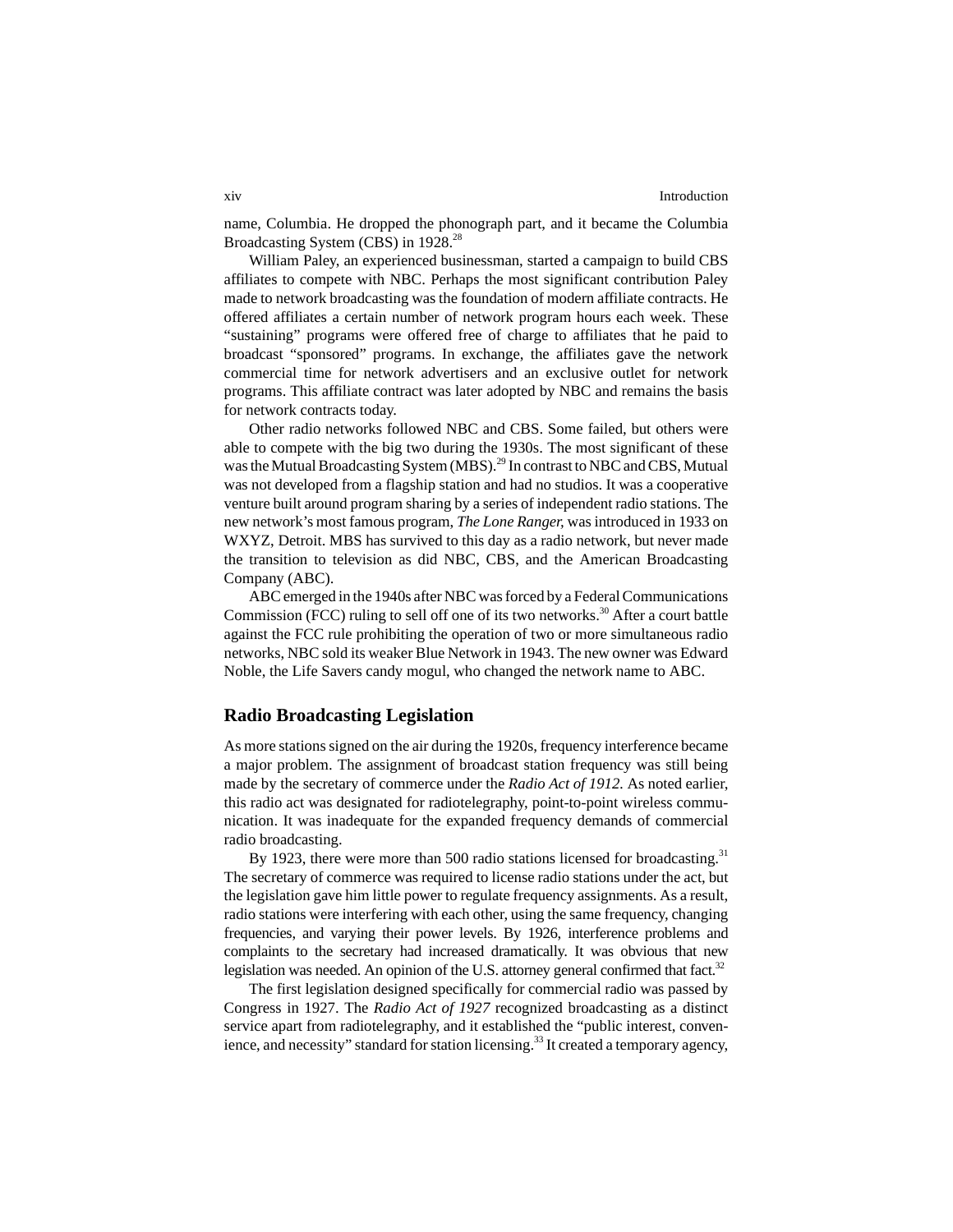#### Introduction xv

the Federal Radio Commission, to institute regulations and frequency assignments. Stations would be licensed for a period of three years and operate in the public interest. After one year, the responsibility for radio regulation was to return to the secretary of commerce.

The Federal Radio Commission continued until 1934. That year, President Franklin D. Roosevelt recommended to Congress that new legislation was necessary to regulate both wireless and wired communication. The regulatory power of the Federal Radio Commission and the Interstate Commerce Commission would be combined in a new agency, the FCC. Much of the philosophical framework of the *Radio Act of 1927* was reenacted in the *Communications Act of 1934.* The public interest standard remained; public ownership of the airwaves, equitable distribution, license eligibility standards, First Amendment protection, and the right to challenge governmental regulations were all retained in the 1934 act. With a number of amendments accommodating growth, new technology, and a changing environment, the act served as the primary electronic media legislation until it was replaced by the *Telecommunications Act of 1996.*

# **Radio Programming**

Programming on the early radio networks consisted primarily of music performed live in the studio by the networks' own orchestras. Large studios were designed for live music and musicians dressed in formal attire even though they could not be seen. In 1927, musical variety accounted for 30 percent; light music, 8 percent; and concert music, 39 percent of radio programming time, with the remainder devoted to news, sports, and other information programming.<sup>34</sup>

As the country entered the Great Depression in the 1930s, network radio programming began to expand. Vaudeville performers who were forced out of work by the growth of movies found radio a good outlet for their talents. Their mix of music and comedy routines became the basis for network radio's variety programming. The first series to draw large audiences was *Amos 'n'Andy,* a program about a taxicab company in the ghetto. The African-American characters were played by white comedians Charles Correll and Freeman Gosden. Introduced on NBC in 1929, the program had become the top network show in the 1930s. The idea of white actors playing black characters was considered racist by some critics even at that time, but the program was so popular that it stopped traffic and even movies in progress when it aired. *Amos 'n'Andy* moved to CBS television in the 1950s with African-American actors.

Dramatic adaptations of stage plays on radio appeared in the early 1920s. The networks also developed their own series including mystery programs like *The Shadow* and *Lights Out* and weekly anthologies like *Lux Radio Theater.* Perhaps the most famous drama aired on a radio network was "War of the Worlds," Orson Welles's adaptation of H. G. Wells's Martian invasion of Earth story. The program, presented live on Halloween evening in 1938, caused a panic among listeners on the East Coast, where the Martians supposedly had landed.<sup>35</sup>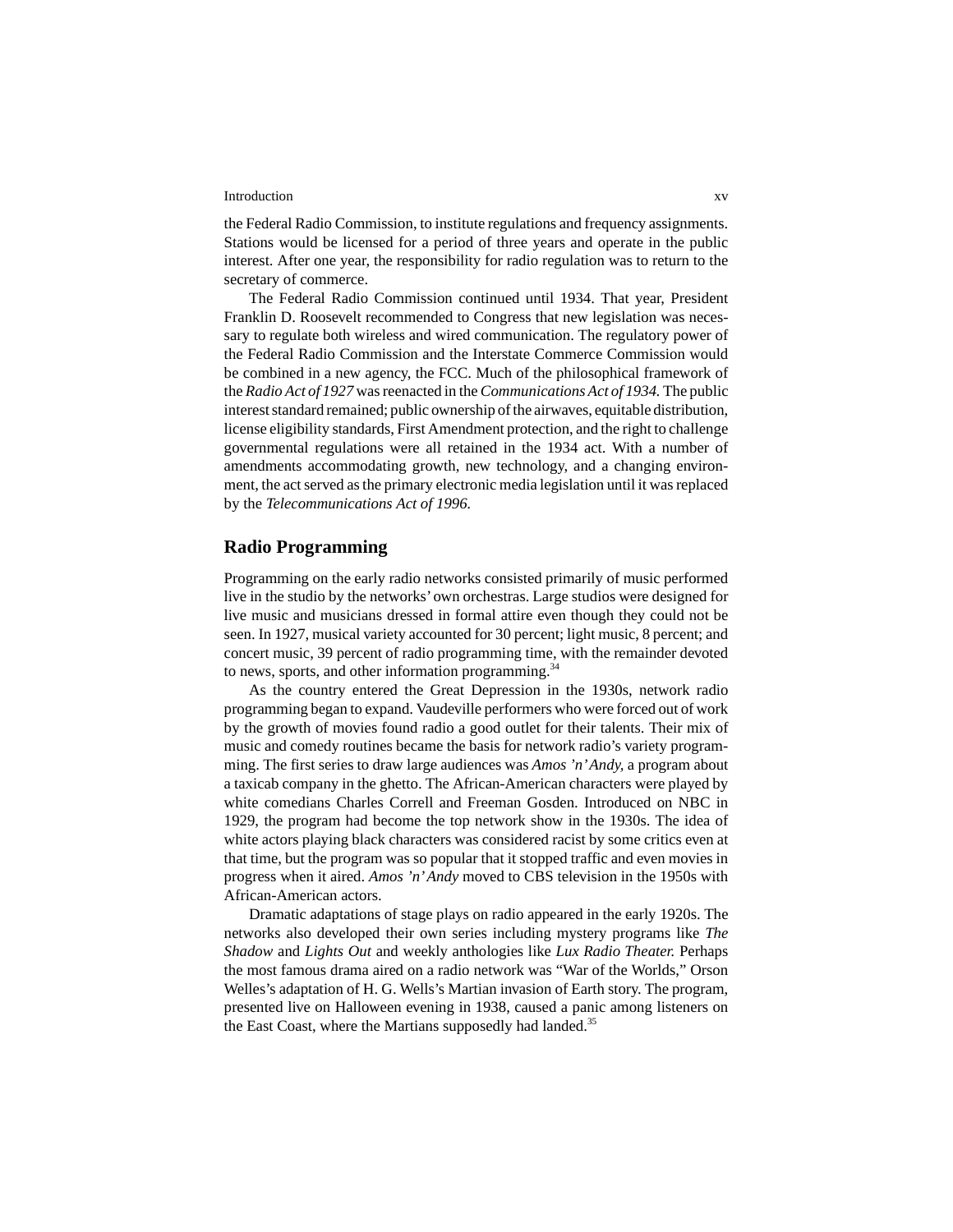#### xvi Introduction

Welles adapted the story for radio as live news coverage of an actual event. Even though listeners were informed several times during the program that it was not real, many listeners thought it was actually happening. Because listeners had come to rely on radio to bring them news of the faltering economy and the threat of war in Europe, many were emotionally charged and ready to believe newscasters. The producers of "War of the Worlds" and the radio networks in general were widely criticized by the public. The networks were warned by the FCC that such misleading programs were not to be broadcast in the future. Nevertheless, the program demonstrated the tremendous power of the networks in the late 1930s.

As drama and comedy grew on the networks, music programming declined. During the 1930s, the percentage of music programming on network evening schedules dropped drastically.<sup>36</sup> Mystery and adventure programs were generally scheduled during the evening, but the daytime hours offered a new type of radio program: the soap opera.37 Two of the most popular soap operas on radio were *Helen Trent* and *Mary Noble, Backstage Wife.* Radio programming matured during the 1930s, a period that came to be known as "the Golden Age of Radio."

# **Radio News Emerges**

News and information programming during the 1920s and early 1930s consisted primarily of what today might be considered special event coverage: speeches, political debates, religious sermons, and celebrations. President Roosevelt used the radio for his famous *Fireside Chats* in which he projected an intimate personality that listeners came to trust during the Depression.<sup>38</sup>

The NBC Blue Network initiated nightly newscasts with Lowell Thomas in 1930.<sup>39</sup> It was obvious that radio could offer something that newspapers could not: immediacy. Newspaper owners realized this and attempted to stall radio news by forcing the wire services to withhold news from radio networks and stations.<sup>40</sup>

Under an agreement between radio networks and newspapers, a Press-Radio Bureau was established in 1933 to supply news to radio. Radio newscasts could not be scheduled until after the morning and evening papers had been distributed. News commentary was not included in the agreement, so radio network newscasters became news commentators. By 1935, one of the news wire services, United Press (UP), broke the agreement and began to distribute news to radio networks. The Associated Press and the International Press Service followed UP's lead soon after, and the Press-Radio Bureau was dead by 1938.

Radio news matured during World War II.<sup>41</sup> Radio had become a consumer medium during the Depression. Listeners had come to depend on radio for entertainment and, increasingly, news. Radio could bring news of a war across the sea into listeners' living rooms with immediacy and drama. Among the most notable of the network newscasters during WWII was Edward R. Murrow, who reported from London on CBS.42 He brought listeners reports on the bombing of London complete with the sounds of the battlefield. For the first time, listeners actually heard the events of war unfolding live.<sup>43</sup> Radio brought listeners the first news of the bombing of Pearl Harbor and of America's entry into the war in 1941.<sup>44</sup> World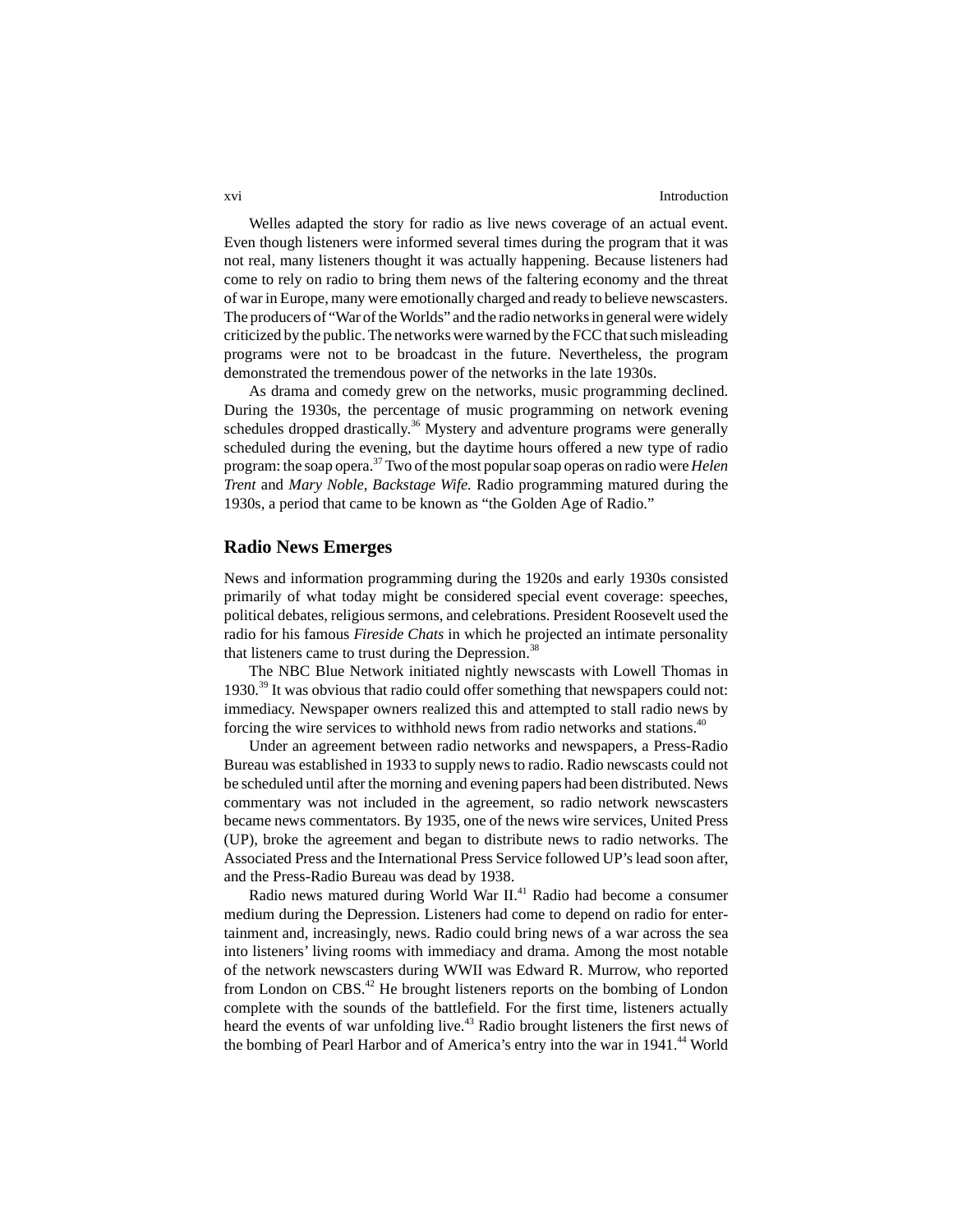#### Introduction xvii

War II marked the beginning of a new era in radio and television.<sup>45</sup> The foundations were laid in those news reports, "live" from the battlefield. Radio and television today continue to reflect those patterns.

# **Frequency Modulation: FM**

During the 1930s, engineers (Farnsworth working for Farnsworth Radio and Television<sup>46</sup> and Zworykin working for  $RCA$ <sup>47</sup> were already working on the technology for a new medium: television. Another engineer and friend of David Sarnoff, Edwin Howard Armstrong, had taken on one of the most difficult challenges of radio technology at the time: the elimination of static from the radio signal. Armstrong discovered a new method of modulating sound onto a radio wave by varying the frequency rather than the amplitude. This method of modulation, introduced in 1933, eliminated the static in the resulting radio signal, but it required an entirely new system of radio broadcasting with different transmitters and receivers.48 This would not be acceptable to David Sarnoff and RCA.

Sarnoff told his friend Armstrong that he could not support FM as a replacement for AM (amplitude modulation). Rather, he saw it as a new technology that would enhance television sound. However, Armstrong persisted in his position that FM should replace AM radio. This was the beginning of a long and bitter battle between the two men for control of the new technology. Armstrong went ahead on his own with the development of FM radio on a network of stations on the East Coast. The FCC approved the commercial operation of FM stations in 1941.

Following WWII, David Sarnoff convinced the FCC to reassign FM to a different part of the spectrum. This delayed FM's development. In 1945, FM was assigned to 88–108 megahertz (MHz), where it resides today. The move, at the time, meant that all of Armstrong's FM stations and receivers would be obsolete. Thus, the initial interest in FM fostered by Armstrong's stations began to wane. AM station owners did apply for FM frequencies, but most FM signals simply became simulcasts of AM stations. In the late 1940s, there was not enough demand for the higher quality of FM, and the industry excitement was being generated by television's potential. Armstrong continued to fight for FM radio for the rest of his troubled life. He finally took his life in despair in 1954. He died not knowing that little more than a decade later FM would begin a rise to dominate radio broadcasting and threaten to eliminate AM.

# **Post-WWII**

Radio broadcasting emerged from WWII at the peak of its popularity. By 1945, it had become the most popular medium for both entertainment and news. Network programs and their stars were well established, listenership was at an all-time high, and advertising support was plentiful. All of this was to change dramatically within the next decade. The changes were due to a new electronic medium that threatened the very future of radio: television.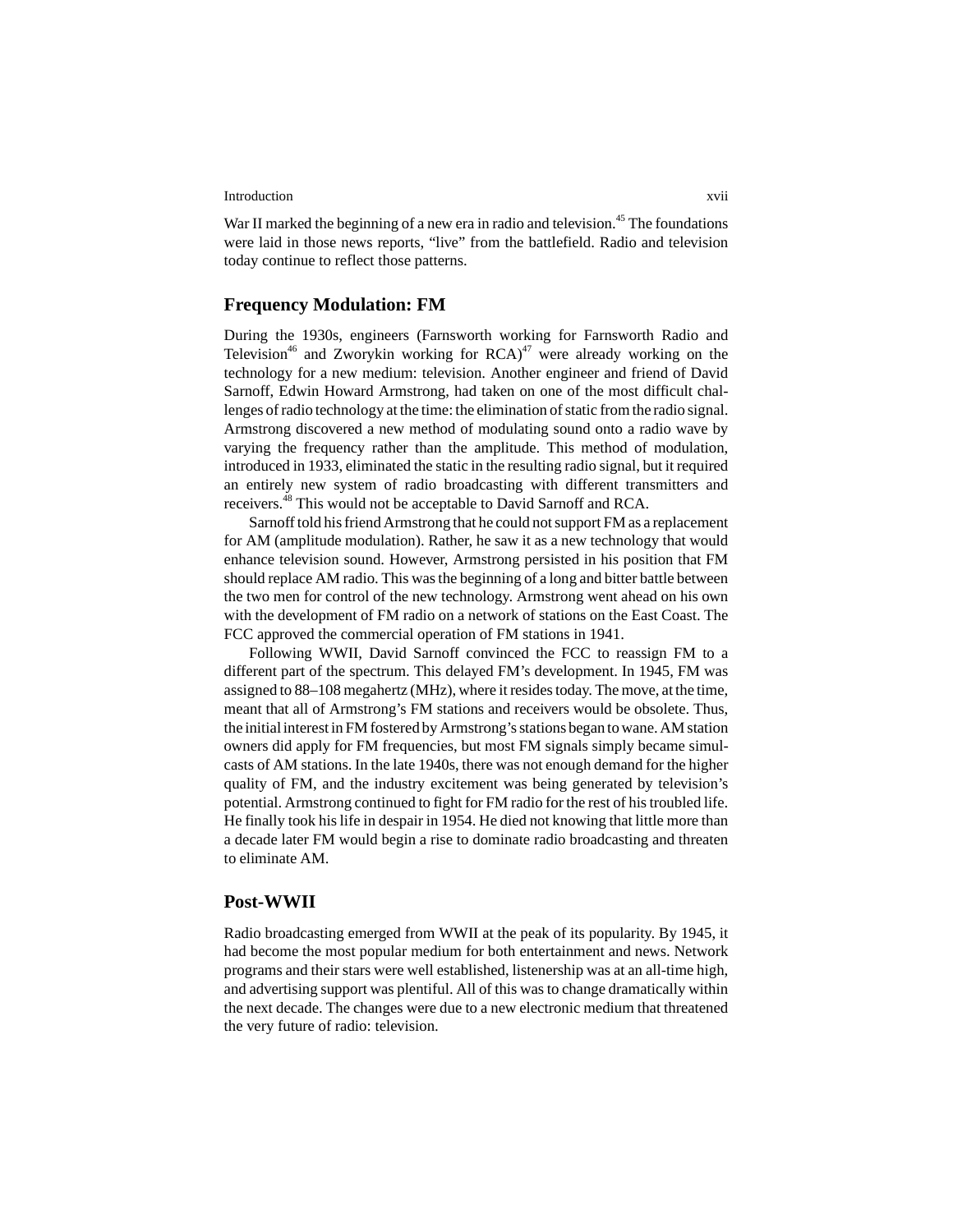Television technology had been introduced to the public by Farnsworth in 1934<sup>49</sup> at the Benjamin Franklin Institute and by RCA at the New York World's Fair in 1939, $50$  but the U.S. entry into the war in 1941 brought a temporary halt to the development of television. Following the war, the networks renewed their efforts in TV development, and many predicted the death of radio at that time.

Beginning in the late 1940s, popular radio network programs began to make the transition to television. As radio network-program schedules diminished, local stations began to drop their network affiliations. The loss of network affiliation resulted in a significant drop in national advertisers. In fact, by 1958, the average radio station earned about half of the advertising income it had in 1948.<sup>51</sup> Fortunately, radio station owners recognized the strengths of their medium and turned to more localized programming and advertising support.

# **Formats Emerge**

The radio music program had originated in the 1920s on the *Grand Ole Opry* and later on *Your Hit Parade.*<sup>52</sup> By the late 1940s, recorded music had become more prevalent on radio stations. Recorded music programs were relatively inexpensive to produce, and as a result, these programs were common on independent stations that could not depend on network programming. As network radio stations began to lose programming to television, they turned to recorded music to fill the gaps. Stations used announcers to introduce pieces of music and the "disc jockey" (DJ) was born.

Some station owners held on to the notion that they could still attract mass audiences, but most recognized that they would do better attracting segments of the radio audience with a particular style of music. This was the philosophy of radio formats or formulas: People watch television programs, but they listen to radio stations.

It was not until the advent of a new music style that format radio really emerged as a major programming force. In the early 1950s, new music was emerging that would take teenagers by storm: rock 'n' roll. $53$  The term is thought to have been used first by Cleveland disc jockey Alan Freed, who was inspired by an old blues lyric, "My baby rocks me with a steady roll."54 As radio stations came to depend more on music, the time was right for the new and popular form of music to develop on radio. Rock 'n'roll appeared on radio in the form of the first format: top 40. Two radio pioneers are usually credited with the creation of top 40: Todd Storz and Gordon McClendon. In Omaha, Nebraska, in the early 1950s, Storz saw the jukebox as the inspiration for a new format. He noticed that people tended to play the same popular songs over and over again. He wondered whether a radio station could be programmed in the same way: a rotation of the most popular songs repeated throughout the day. At about the same time, Gordon McClendon was beginning to program his Dallas radio station with a top-40 format. He also developed a rotation system for the music, but he added heavy on-air promotion and personalities to the mix. Disc jockeys on top-40 formats became an important part of the sound and, in fact, achieved celebrity status as a result. Not only was the timing right for radio and rock 'n' roll to come together, but the target audience for the format was the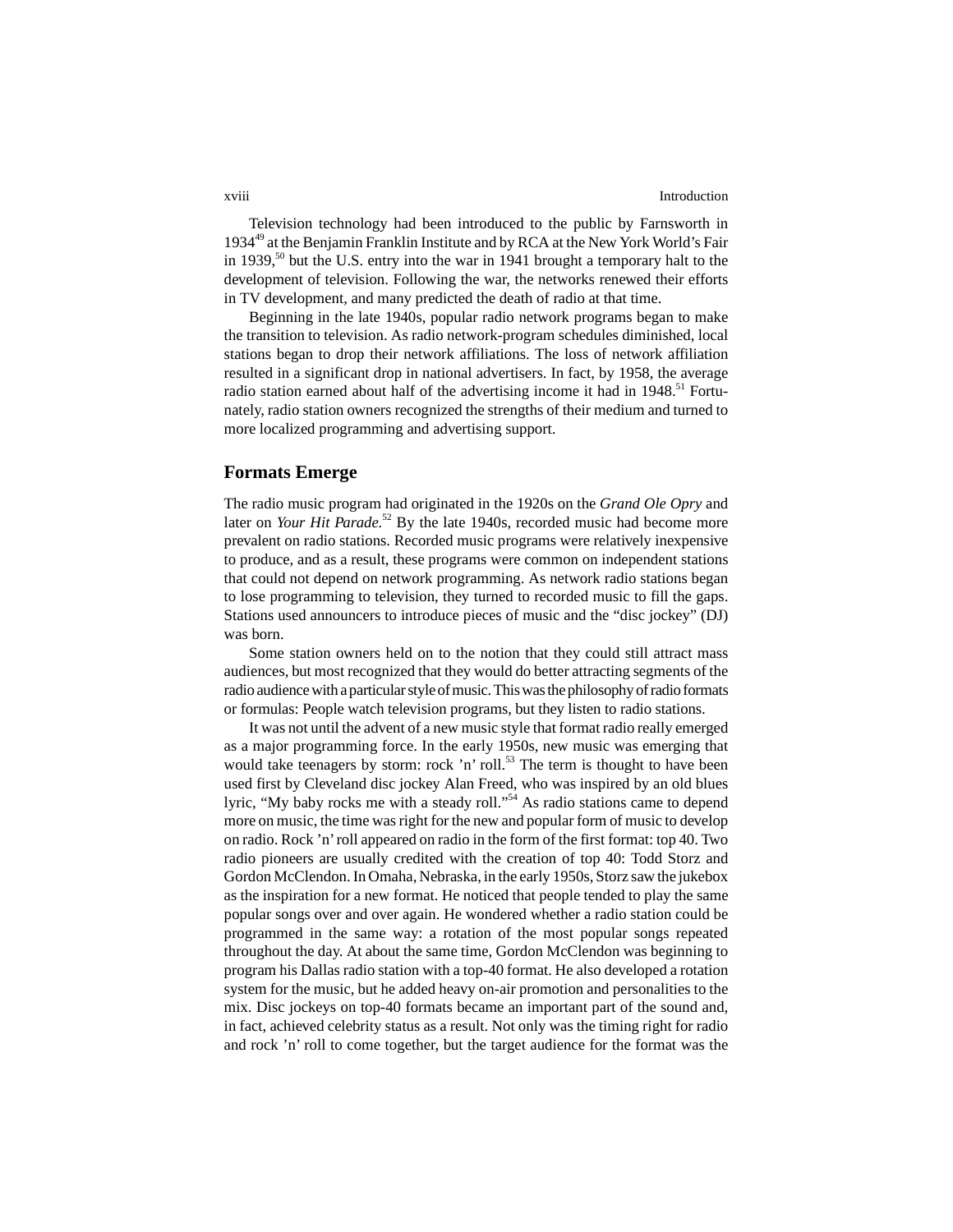#### Introduction xix

teenager, a portion of the population that was growing rapidly. Teens flocked to rock 'n' roll music in droves and became devoted listeners to top-40 radio.

# **FM Finally Emerges**

By 1960, it was clear the radio would survive—but not as a network-dominated medium serving mass audiences. Radio's future was in formats geared to localized target audiences. With the development of transistors, radio receivers had become more mobile and personalized. This was something that television could not offer, so radio receivers became more common in automobiles. With the success of the top-40 format, station owners were inspired to experiment with other formats designed for special segments of the population.

Much of the growth in format radio continued to be on AM stations up until the mid-1960s. Even though FM technology had been in existence since the 1930s, the demand for better sound quality on radio did not materialize until much later. By the middle of the 1960s, the FCC had recognized the need to foster the growth of FM radio. In 1961, the agency had approved stereo broadcasting on the FM band. By this time, the recording industry was offering stereophonic records, and music lovers were more interested in higher-quality recordings. Because FM already had an advantage of being static free, the availability of stereo sound made it even more attractive. Specialized formats, such as classical and easy-listening, began to appear on FM stations.

In 1962, the FCC placed a freeze on new AM applications because the AM portion of the electromagnetic spectrum was becoming saturated. This encouraged FM applications, but a third FCC ruling in the 1960s had the most significant effect on the growth of FM. In 1965, the FCC ruled that AM and FM station combinations (operated by the same owner) in cities of 100,000 or more population could not duplicate programming more than half of the broadcast day. Before this ruling, many of these stations had been simulcasting (duplicating the entire day) on the AM and FM bands. The new FCC ruling, requiring different programming for one of the stations for part of the day, encouraged the development of new formats on FM.

By 1966, nearly 50 percent of homes in the United States had FM radio receivers, and this would increase to 93 percent by 1975.<sup>55</sup> With the growth of FM stations came further experimentation with new radio formats. The improved sound quality of FM and stereo signals also encouraged new music formats. Contemporary music was expanding and changing in the 1960s as well. New music formats such as AOR (album-oriented rock) and progressive rock reflected these changes. In the AOR format, longer album cuts were played rather than the hits heard on the top 40, and DJ styles were more mellow. As more and varied music formats became available on FM, listeners began to shift away from AM stations. By the middle 1970s, FM radio's share of the audience had reached 40 percent. Even though AM radio still had the larger share of advertising dollars, the trend was clear: FM would surpass AM in music format audiences. AM station owners were already exploring different formats that would be competitive in the 1980s and beyond.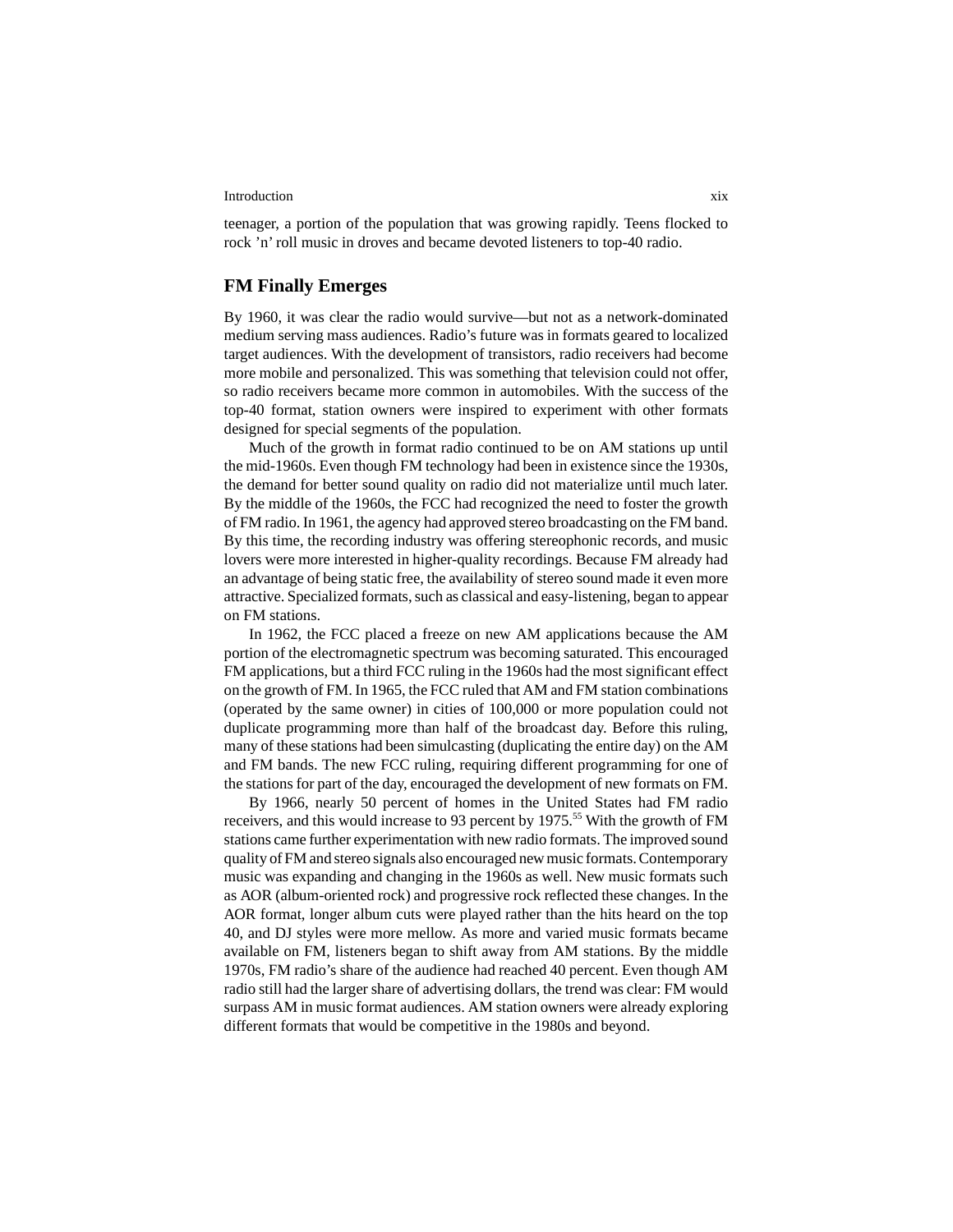#### xx Introduction

As the 1980s began, FM domination of radio markets was complete with more than 50 percent of the audience. FM stations now offered a variety of music formats geared to different demographic or population groups. FM stations programmed popular formats like top 40, AOR, adult contemporary, and oldies as well as "niche" formats like alternative, jazz, New Age, and classical. As AM stations lost listeners to FM, they turned to information formats like news, sports, and talk that did not require the signal quality of FM.

# **Radio in the 1990s**

By the middle of the 1990s, there were nearly 12,000 radio stations on the air in the United States. The FM share of the audience had risen to about 75 percent, with nearly 60 percent listening exclusively to FM.<sup>56</sup> Contemporary radio is characterized by intense competition among stations for their fragment of the audience. The largest listener shares were held by adult contemporary stations, but that prize was taken by country stations in 1994. News/talk formats, particularly in large radio markets, have grown in popularity throughout the decade. Growth formats include urban contemporary, Spanish, modern rock, and jazz.

Another prominent current trend in contemporary radio is group ownership. The *Telecommunications Act of 1996* under Title II, Section 202, has removed ownership limits on radio stations owned by groups. This prompted a frenzy of station buying and selling, particularly in large radio markets. As of 1997, the largest radio station group owner was Chancellor/Capstar, which owned 325 stations across the country. Ownership limits for radio stations in one market or city were also raised. One individual or company can now own up to 8 radio stations in a single market (5 in one service, AM or FM). This means that group owners will try to control a format by buying all the country stations or adult contemporary stations in a market.

Radio networks have enjoyed a resurgence in the 1990s. Satellite networks now deliver 24-hour music and talk formats to radio stations all over the country. The networks have been particularly successful in medium and small radio markets where stations cannot afford expensive on-air and programming personnel. Satellites also will deliver national radio stations directly to the listener as the new millennium arrives. These stations will offer compact disc (CD)–quality, digital sound via satellite to your home or vehicle. But radio in the year 2000 and beyond will continue to build on its strengths as a local, mobile, and personal medium.

> *Frederic A. Leigh Donald G. Godfrey*

# **Notes**

1. C. C. Dill, "Traffic Cop for the Air," *American Review of Reviews* 75 (February 1927): 191.

2. For a survey of radio's prehistory, see Elliot N. Sivowitch, "A Technological Survey of Broadcasting's Pre-History, 1876–1920," *Journal of Broadcasting* 15 (1) (winter 1970– 1971): 1–20.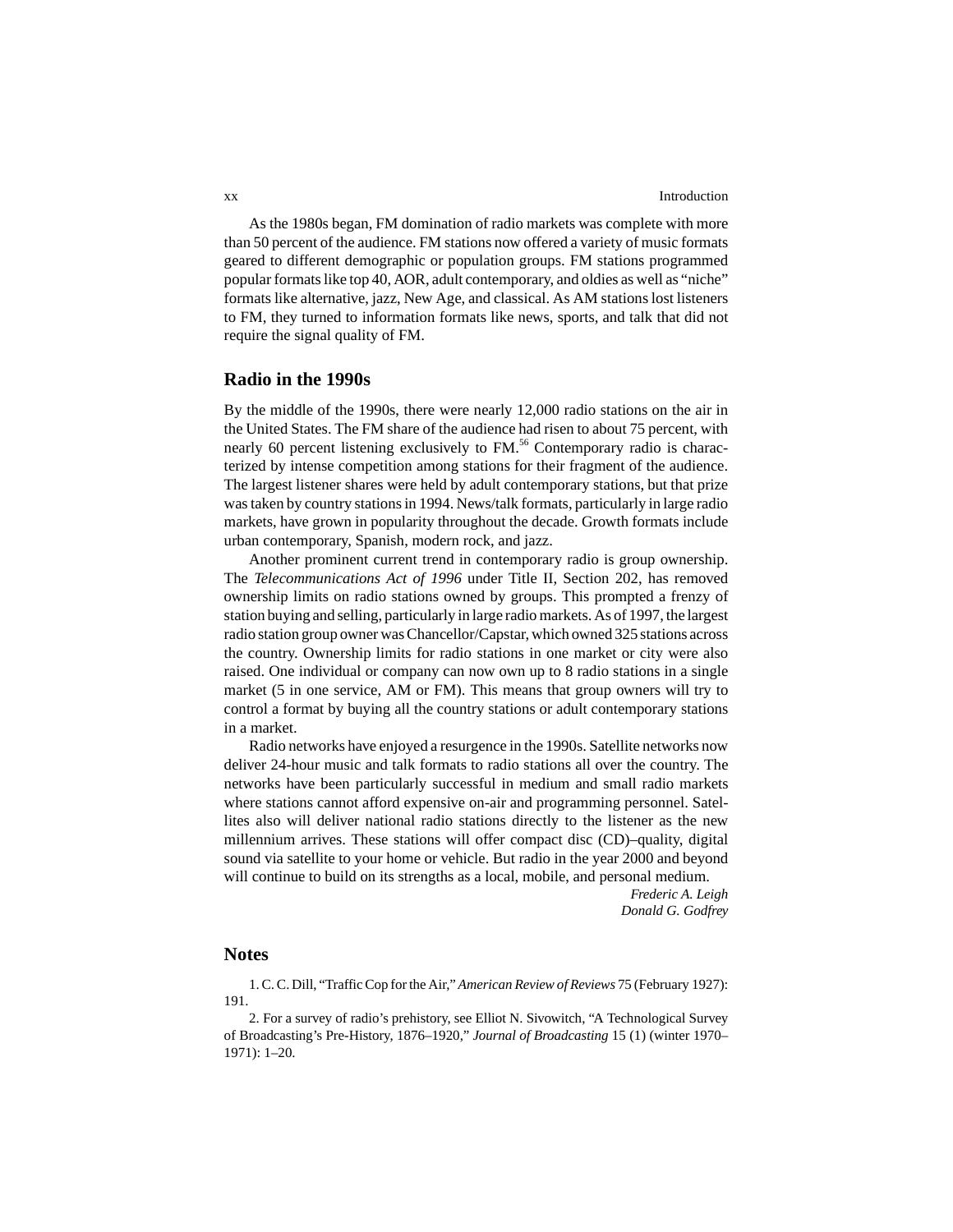#### Introduction xxi

3. Andrew F. Inglis, *Behind the Tube: A History of Broadcasting Technology and Business* (Boston: Focal Press, 1990), p. 6.

4. Inglis, pp. 6–7. See also Erik Barnouw, *A Tower in Babel: A History of Broadcasting in the United States to 1933* (New York: Oxford University Press, 1966), pp. 9–11.

5. Degna Marconi, *My Father, Marconi* (New York: McGraw-Hill, 1962). See also Barnouw, *A Tower in Babel,* pp. 12–15; and Christopher H. Sterling and John M. Kittross, *Stay Tuned: A Concise History of American Broadcasting* (Belmont, Calif.: Wadsworth, 1990), pp. 25–27.

6. *New York Times,* December 15, 1901, pp. 1–2.

7. Helen Fessenden, *Fessenden: Builder of Tomorrows* (New York: Coward-McCann, 1940; reprint, with a new index, New York: Arno Press, 1974). See also Inglis, p. 49; Barnouw, pp. 19–21; and Sterling and Kittross, pp. 27–29.

8. Sterling and Kittross, pp. 33–34.

9. Lee de Forest. *Father of Radio: The Autobiography of Lee de Forest*(Chicago: Wilcox and Follett, 1950). See also Sterling and Kittross, pp. 33–34; Barnouw, *A Tower of Babel,* pp. 21–27; and Inglis, p. 13.

10. Sterling and Kittross, p. 29.

11. Public Law 264, 62nd Congress, August 13, 1912. See Frank J. Kahn, ed., *Documents of American Broadcasting* (Englewood Cliffs, N.J.: Prentice-Hall, latest edition).

12. Inglis, p. 55.

13. "History of the American Marconi Company," *Old Timer's Bulletin* 13 (1) (June 1972): pp. 11–18. See also the papers of the Canadian Marconi Company, Public Archives of Canada. These papers provide a glimpse into the radio industries of the time and their diversification.

14. Gleason L. Archer, *History of Radio to 1926* (New York: American Historical Society, Inc., 1938), pp. 63, 376–380.

15. Archer, pp. 162, 169, 177–189. See also Barnouw, *A Tower in Babel,* pp. 57–61; Sterling and Kittross, pp. 52–58; and Inglis, pp. 98–99.

16. Kenneth Bilby, *The General: David Sarnoff and the Rise of the Communications Industry* (New York: Harper & Row, 1986).

17. Sterling and Kittross, pp. 42, 59–60; and Barnouw, *A Tower in Babel,* pp. 67–72.

18. Joseph E. Baudino and John M. Kittross, "Broadcasting's Oldest Stations: An Examination of Four Claimants," *Journal of Broadcasting* 21 (1) (winter 1977): 61–83.

19. History of Broadcasting and KDKA Radio, Public Relations Department, Westinghouse Broadcasting Company, news release, n.d., pp. 1–34; cited in Lawrence W. Lichty and Malachi C. Topping, *American Broadcasting: A Source Book on the History of Radio and Television* (New York: Hastings House Publishers Inc., 1975), pp. 102–110.

20. "Concert by Wireless," *London Times,* May 20, 1920, p. 14.

21. "CFCF Canada's First Station" (unpublished station manuscript, Multiple Access Ltd., n.d.), p. 3. See also Donald G. Godfrey, "Canadian Marconi: CFCF the Forgotten First," *Canadian Journal of Communication* 8 (4) (1982): 56–71.

22. For the script of WEAF's first commercial continuity see Archer, pp. 397–398.

23. *Congressional Record* 67 (2) (1926): 2309.

24. Archer, pp. 110–113, 189; part of Archer's story is questioned by Bilby in *The General* and by Louise Benjamin. See Louise M. Benjamin, "In Search of the Sarnoff 'Radio Music Box' Memo," *Journal of Broadcasting and Electronic Media* 37 (3) (summer 1993): 325–335.

25. Sydney W. Head, Christopher H. Sterling, and Lemeul B. Schofield, *Broadcasting in America: A Survey of Electronic Media,* 7th ed. (Boston: Houghton Mifflin, 1994), p. 37.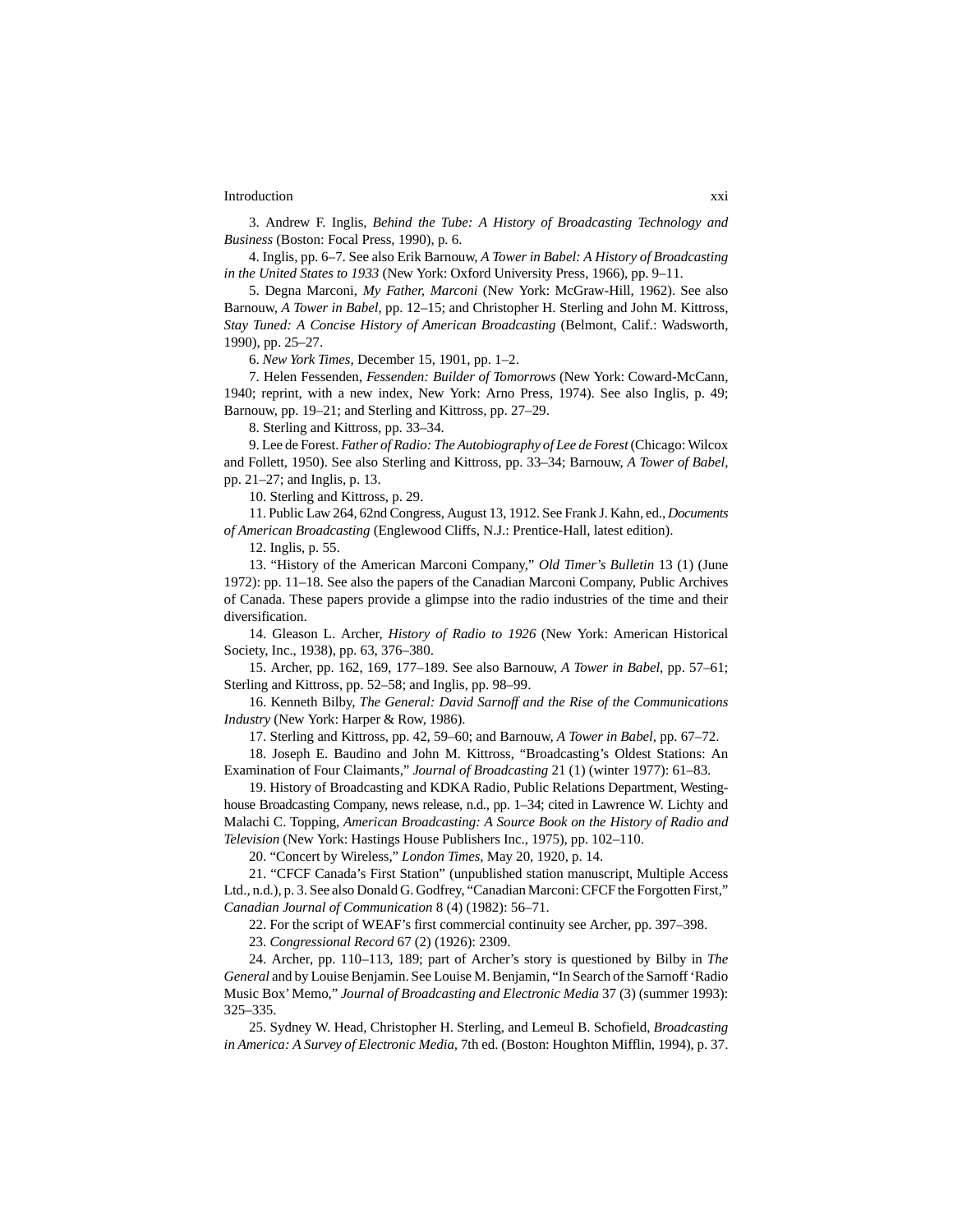26. For a history of the networks, see Federal Communications Commission, *Report on Chain Broadcasting* (Commission Order No. 37, Docket 5060, May 1941), pp. 5–20.

27. *Report on Chain Broadcasting,* pp. 21–25.

28. William S. Paley, *As It Happened: A Memoir* (Garden City, N.Y.: Doubleday, 1979).

29. *Report on Chain Broadcasting,* pp. 26–28.

30. See *Report on Chain Broadcasting.* Also see Sterling and Kittross, pp. 210–211.

31. See Sterling and Kittross, p. 632. Also see Frank J. Kahn, ed., *Documents of American Broadcasting* (New York: Appleton-Century-Crofts, 1968), p. 17.

32. See Kahn, 1968, p. 27, for a copy of the attorney general's opinion.

33. See Kahn, 1968, p. 35, for a copy of the *Radio Act.*

34. Sterling and Kittross, p. 642.

35. Hadley Cantril, *The Invasion from Mars: A Study in the Psychology of Panic* (Princeton, N.J.: Princeton University Press, 1940).

36. Sterling and Kittross, pp. 118, 642–643.

37. George A. Willey, "End of an Era: The Daytime Radio Serial," *Journal of Broadcasting* 5 (2) (spring 1961): 97–115.

38. Hadley Cantril and Gordon W. Allport, *The Psychology of Radio* (New York: Harper & Brothers, 1935; reprinted New York: Arno Press, 1971), pp. 7–17.

39. Irving E. Fang, *Those Radio Commentators!* (Ames: Iowa State University Press, 1977) pp. 65–83.

40. Giraud Chester, "The Press Radio War: 1933–1935," *Public Opinion Quarterly* 13 (summer 1949): 263.

41. Donald G. Godfrey, "CBS World News Roundup: Setting the Stage for the Next Half Century," *American Journalism* 7 (3) (summer 1990): 164–172.

42. Alexander Kendrick, *Prime Time: The Life of Edward R. Murrow* (Boston: Little, Brown, 1969). See also Edward Bliss, Jr., ed., *In Search of Light: The Broadcasts of Edward R. Murrow, 1938–1961* (New York: Alfred A. Knopf, 1967); Stanley Cloud and Lynne Olsen, *The Murrow Boys: Pioneers on the Front Lines of Broadcast Journalism* (New York: Houghton Mifflin, 1996).

43. Milo Ryan, *History in Sound* (Seattle: University of Washington Press, 1963).

44. Ernest D. Rose, "How the U.S. Heard about Pearl Harbor," *Journal of Broadcasting* 5 (4) (fall 1961): 285–298.

45. Paul W. White, *News on the Air* (New York: Harcourt, Brace & Co., 1947).

46. George Everson, *The Story of Television: The Life of Philo T. Farnsworth* (NewYork: W. W. Norton, 1949). See also Elma G. Farnsworth, *Distant Vision: Romance and Discovery on an Invisible Frontier* (Salt Lake City: Pemberly-Kent Publishers, 1989).

47. Albert Abramson, *Zworykin: Pioneer of Television* (Chicago: University of Illinois Press, 1995).

48. Lawrence Lessing, *Man of High Fidelity: Edwin Howard Armstrong* (Philadelphia: J. B. Lippincott, 1956).

49. "Tennis Starts Act in New Television," *New York Times,* August 25, 1934, sec. 14, p. 4.

50. Erik Barnouw, *Tube of Plenty: The Evolution of American Television* (New York: Oxford University Press, 1975), pp. 86, 89–92.

51. Head, Sterling, and Schofield, p. 37.

52. Reed Bunzell, "Filling the Magic Box," *Broadcasting* 121 (supp.) (December 1, 1991): 28.

53. David T. MacFarland, "Up from Middle America: The Development of Top-40," in Lichty and Topping, pp. 399–403.